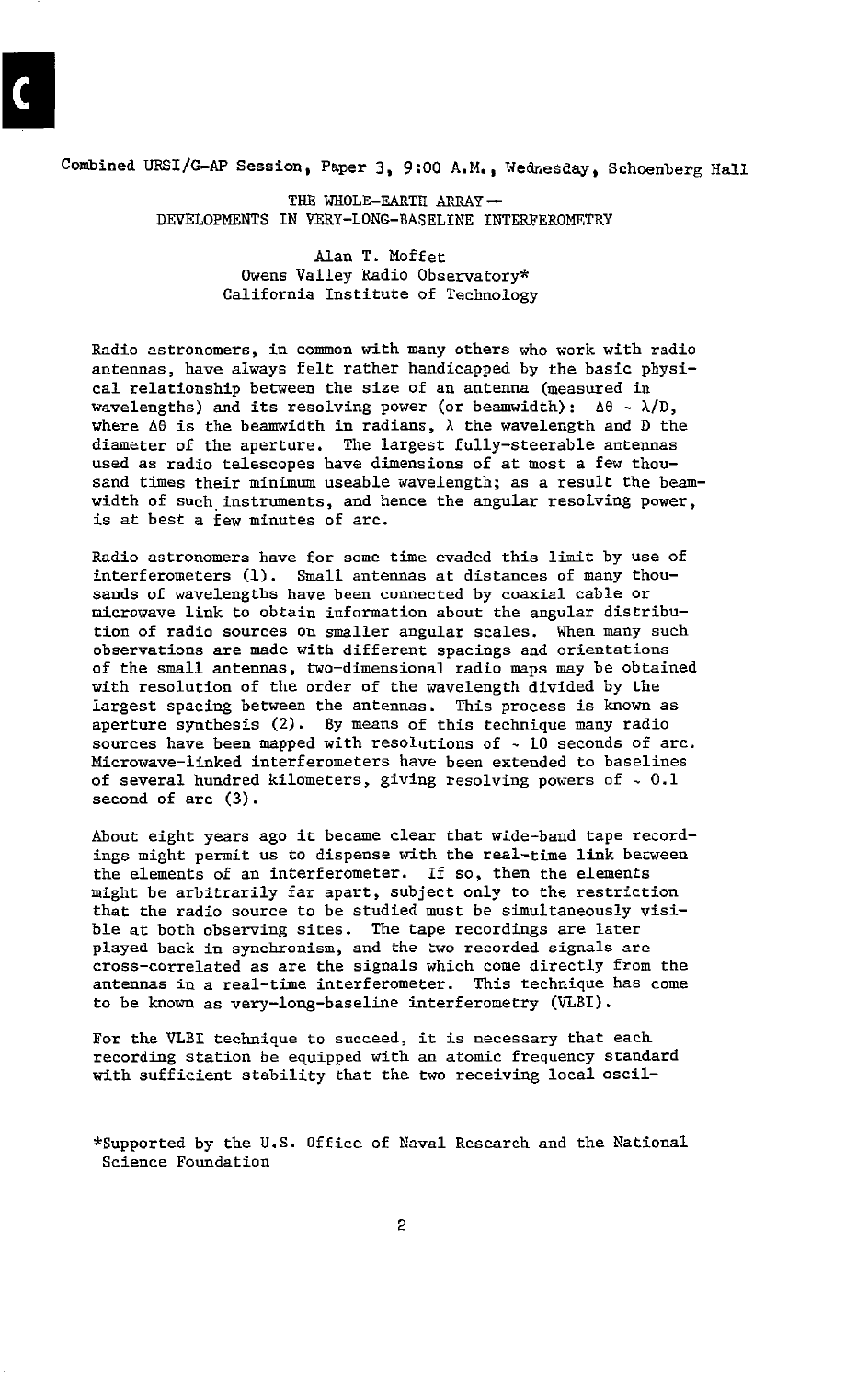lators do not slip in phase by more than about a radian in the duration of a recording. Rubidium and hydrogen standards have been used for this purpose. Furthermore it is necessary that the reciprocal of the recording bandwidth. Time is kept with the recording medium preserve time with an error of less than the necessary accuracy by a clock driven from the atomic frehave been successfully used, with bandwidths of - 1 **NHz.** The quency standard. Both digital and analog recording schemes by independent groups in Canada and in the **USA** in 1967 *(4, 5).*  technique was first applied to study of distant radio sources wavelengths as short as 3 or *4* cm, giving angular resolutions Baselines have been extended to nearly the earth's diameter at finer than  $10^{-3}$  seconds of arc.

have been reviewed by Burke (6) and Cohen **(7).** It has been Results from the first several years' work with this technique show variations of the intensity of their radio emission, have found that many distant radio sources, especially those which components with angular sizes uf *s* 0.001 seconds of arc. Since these sources are thought to be  $10^8$  to  $10^9$  light years distant from us, the linear diameters of these components are less than a light year. In one relatively nearby radio galaxy (only 3 **x**  lo7 light years away:) a component with a diameter of perhaps a light month has been detected (8).

When tuned to the wavelength of a radio spectral line, the radio interferometer can give information about the size and shape of the regions emitting the line radiation. Of particular interest have been VLBI studies of interstellar masers. These are regions which emit intense radiation in the 18 cm lines of the OH molecule or in the 1.3 cm line of H<sub>2</sub>0. Because of their extremely high surface brightness, maser amplification in the interstellar medium seems to be the only plausible explanation for these objects. Angular diaaeters of 0.005 and 0.05 seconds of arc have been observed for the OH sources and < 0.001 seconds of arc for the H<sub>2</sub>0 sources. At distances of a few thousand light years, this would correspond to dimensions of the OH sources, the more distant ones seem to have the of the order of the radius of the earth's orbit. In the case greater diameter, This leads us to suspect that the measured diameter is really the result of scattering in the interstellar medium. At the shorter wavelength of the H<sub>2</sub>0 line, the scattering is expected to be much smaller, and the observed angular diameters are also smaller (9, 10). These masers are usually located near strong sources *of* infra-red emission, and it is thought that they are pumped by energy at infra-red wavelengths.

Diameter changes are seen in many of the sources with variableintensity radio emission (11, 12). In the best-established case, the quasi-stellar source 3C 279, a very clear change in the interferometric visibility function was seen over an interval of four months, corresponding to a change in diameter of